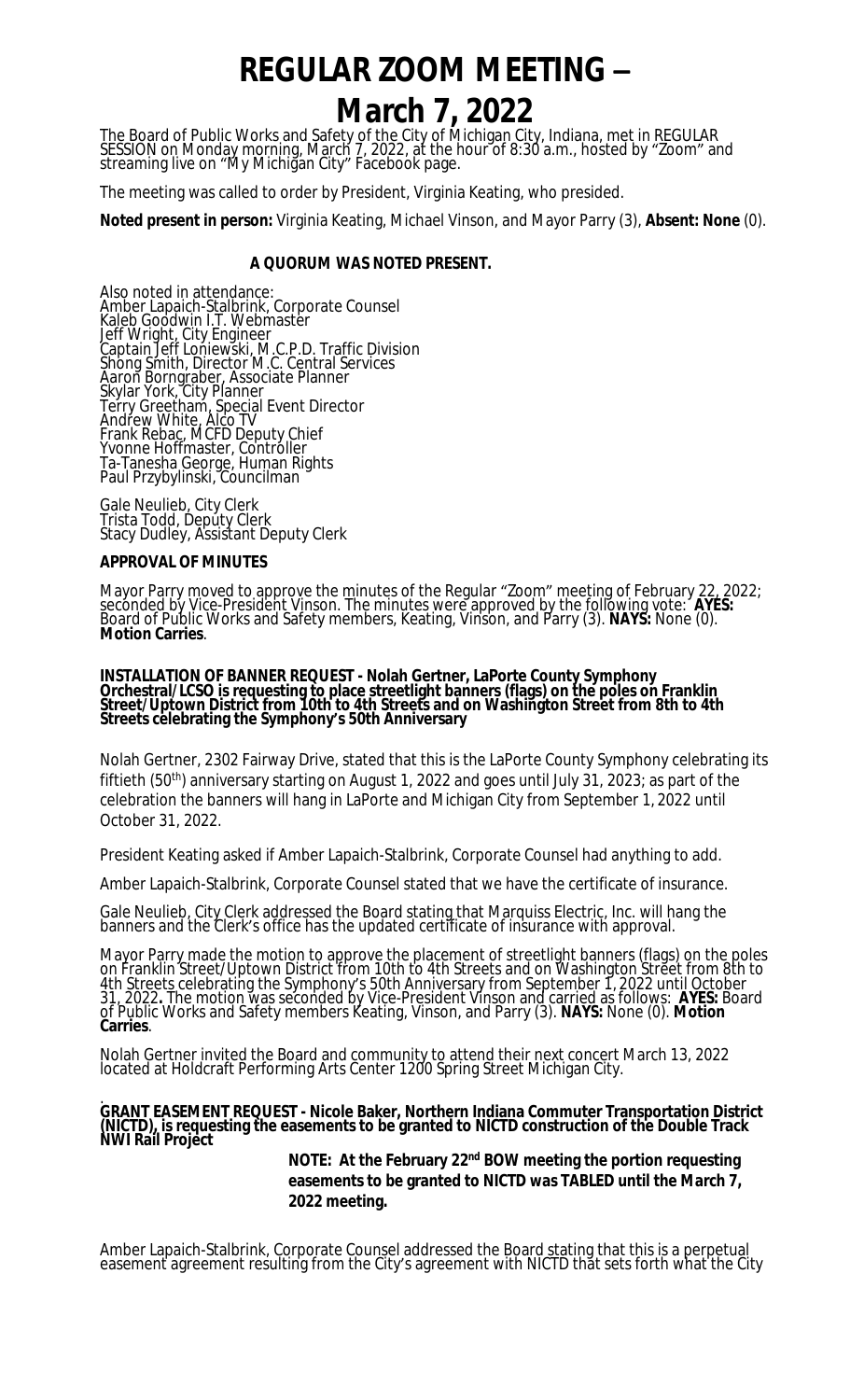would be doing at the appropriate time and the grant of sixteen (16) easements is one of those obligations, further explaining why she asked for this matter to be tabled from last week and askiñg the Board permission to execute the document by granting approval of this matter.

President Keating asked if there were any Board questions or comments; there was no response.

Mayor Parry made the motion to approve of the easements to be granted to NICTD construction of the Double Track NWI Rail Project; seconded by Vice-President Vinson. The motion was approved by the following vote: **AYES:** Board of Public Works and Safety members, Keating, Vinson, and Parry (3). **NAYS:** None (0). **Motion Carries**.

#### **DEDICATION OF ROAD REQUEST- Ann Marie Woolwine, Attorney on behalf of Dunescape Beachwalk LLC & Whisper Dunes Homeowners Association Inc. is requesting a road dedication of 130 feet of Whisper Dunes Subdivision within the City's public right of way**

**NOTE: At the February 22nd BOW meeting a portion of the road to be dedicated of Whisper Dunes Subdivision was TABLED until the March 7, 2022, meeting.**

Ann Marie Woolwine, Attorney Krieg DeVault 372 Tremont Avenue Valparaiso, stated that she worked closely with Jeff Wright, City Engineer on this petition of 130 feet of public right of way, further explaining that the right of way is not part of the Whisper Dunes Subdivision and the dedication.

Amber Lapaich-Stalbrink, Corporate Counsel stated that Global Engineering asked the City to do a study, on February 4, 2022 Mr. Wright agreed that the City should accept the dedication based on the reports from Global Insurance.

President Keating asked if there were any Board questions or comments.

Mayor Parry addressed the Board asking if the Street that is being referred to was built in full compliance with all of the applicable standards. Skylar York, Planning Director addressed the Board that he was involved in this when it was being built or proposed stating that it is a full 50 feet of right of way; further explaining the subdivision process and why a legal description was made.

Vice-President Vinson asked Mr. York if there is a reason why only 130 feet and not the entire culde-sac.

Further discussion ensued between Vice-President Vinson and Mr. York regarding the 130 feet of right of way, HOA (Homeowners Association), plowing and the original owner of the property.

Further discussion ensued between Mayor Parry, Mr. York, and Ann Marie Woolwine, regarding that there is a contract with HOA and the Sanitary District for snowplowing in the amount of \$6,000.00 a year.

President Keating stated that she wanted to remind everyone that at the last Board meeting the City Engineer stated that he would need a copy of the resolution to file with the State.

Jeff Wright, City Engineer stated that we do not have exceptions to accepting that 130 feet into our inventory.

Vice-President Vinson made the motion to approve the road dedication of 130 feet of Whisper Dunes Subdivision within the City's public right of way; seconded by Mayor Parry. The motion was approved by the following vote: **AYES:** Board of Public Works and Safety members, Keating, Vinson, and Parry (3). **NAYS:** None (0). **Motion Carries**.

Mayor Parry asked Mr. Wright if he could elaborate on what he means by the City not including that into their inventory.

Jeff Wright, City Engineer answered Mayor Parry by explaining that there is a procedure to add that section of street to the official inventory upon which the gas taxes are distributed, the resolution will then go to the GIS Coordinator.

# **RESOLUTION**

**President Keating read the following proposed resolution by title only,**

# **MICHIGAN CITY BOARD OF PUBLIC WORKS & SAFETY RESOLUTION NO. 4829**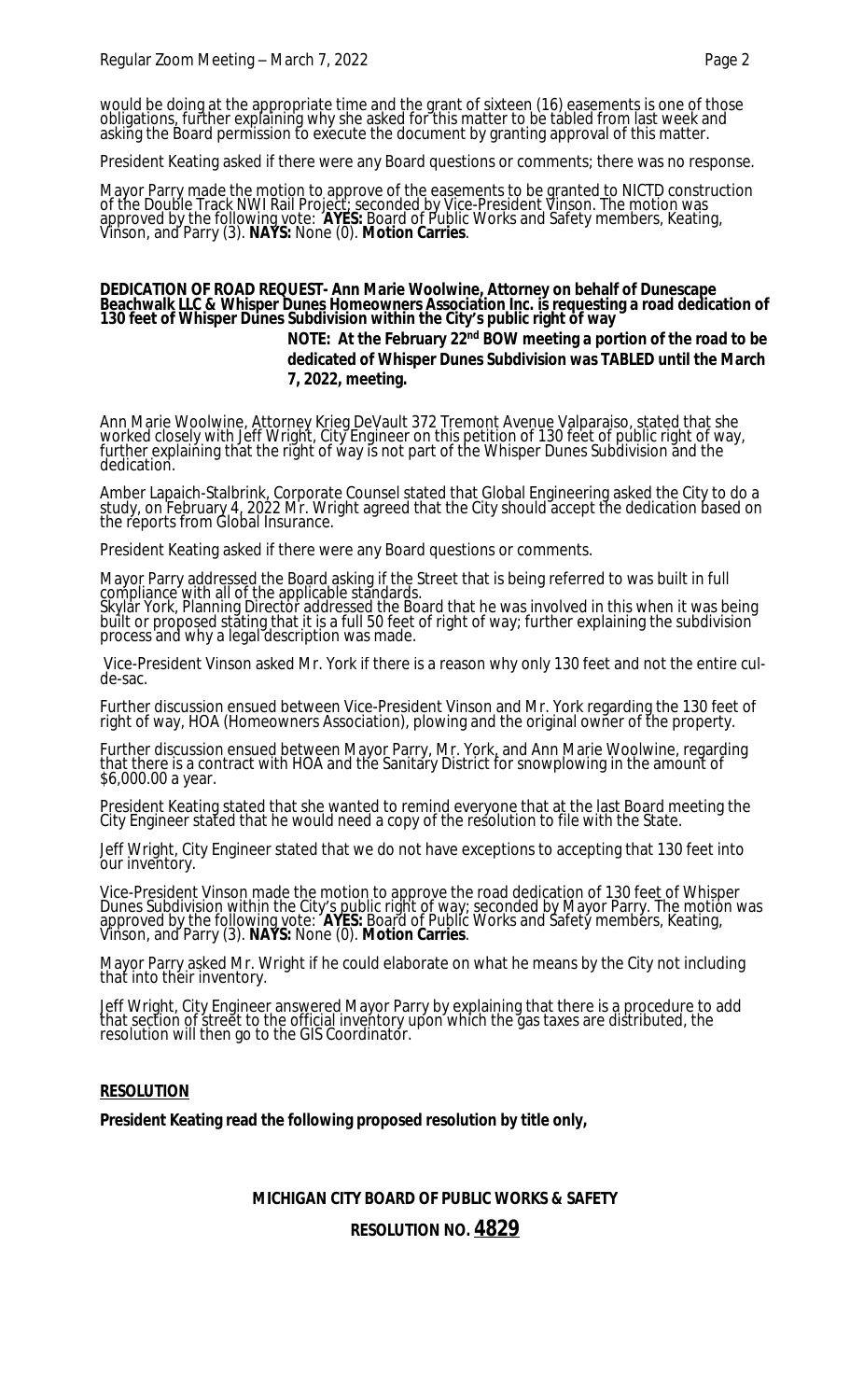#### **DETERMINING THAT FUNDING FOR CERTAIN OUSTANDING PURCHASE ORDERS FROM 2021 SHOULD BE ENCUMBERED AND AUTHORIZING THE CITY CONTROLLER TO ENCUMBER SUCH FUNDS**

**WHEREAS**, the City of Michigan City, is an Indiana municipal corporation governed by its duly elected Mayor and Board of Public Works & Safety; and

**WHEREAS**, the Board of Public Works & Safety has the authority to approve claims for those departments and political subdivisions within its jurisdiction; and

**WHEREAS**, the City of Michigan City has outstanding purchase orders from 2021 in various funds that the services or products have not yet been paid as listed in Exhibit A; and

**WHEREAS**, in order to complete certain projects, programs, or purchases using funding set aside in previous fiscal years, and in order to be consistent with Indiana law and Indiana Department of Local Government Finance (DLGF) procedures, the encumbrances must be authorized by a resolution adopted by the Board of Public Works & Safety; and

**WHEREAS**, the City Controller of the City of Michigan City, Indiana recommends the approval of the various services or products that have not yet been paid for as listed in Exhibit A.

## **NOW, THEREFORE BE IT RESOLVED BY THE MICHIGAN CITY COMMON COUNCIL, INDIANA as follows:**

**Section 1**. That those certain City purchase orders identified in Exhibit A, which is attached hereto and made a part hereof, are hereby approved.

**Section 2**. The City Controller of the City of Michigan City is hereby directed to encumber the funding for said purchase orders in the appropriate accounts.

This Resolution shall be in full force and effect after passage by the Michigan City Board of Public Works & Safety.

Adopted by the Board of Public Works & Safety of the City of Michigan City, Indiana by a vote of 3 - 0 this 7th day of March, 2022.

> /s/ Virginia Keating, President Michigan City Board of Public Works & Safety

Yvonne Hoffmaster, City Controller, addressed the Board stating that this was her office taking care of a mistake; Controller's Office was waiting on paperwork from the Park Department that included three (3) purchase orders, further explaining why the resolution was needed.

President Keating asked if there were any Board questions or comments; there was no response.

Mayor Parry made the motion to approve the Resolution determining that funding for certain additional outstanding purchase orders from 2021 should be encumbered and authoring the city controller to encumber such funds; seconded by and were approved by Vice-President Vinson by the following vote: **AYES:** Board of Public Works and Safety members, Keating, Vinson, and Parry (3). **NAYS:** None (0). **Motion Carries**.

#### **REQUEST TO RECEIVE SOLICIATION OF QUOTES/APPROVAL OF BID DOCUMENTS- Frank Rebac, MCFD Deputy Chief is requesting the approval to receive quotes for the replacement of the roof at Station 3 and approval bidding documents.**

Frank Rebac, MCFD Deputy Chief, addressed the Board stating that in 2020 Station 1 and Station 2 roofs were replaced, we come before the Board to ask permission to have Station 3 and 4 roofs replaced.

President Keating asked Amber Lapaich-Stalbrink, Corporate Counsel if she has had a chance to review the packets.

Amber Lapaich-Stalbrink stated that she has reviewed the packets and has been assisting the Chief in putting the packets together so we would ask permission to solicit these quotes following this meeting and further explaining the process; March 21, 2022 at 8:30 a.m.

President Keating asked if there were any Board questions or comments; there was no response.

Vice-President Vinson made the motion to approve request the approval to receive quotes for the replacement of the roofs at Station 3 and approval bidding documents; seconded by Mayor Parry. The motion was approved by the following vote: AYES: Board of Public Works and Safety members, Keating, Vinson, and Parry (3). NAYS: None (0). Motion Carries.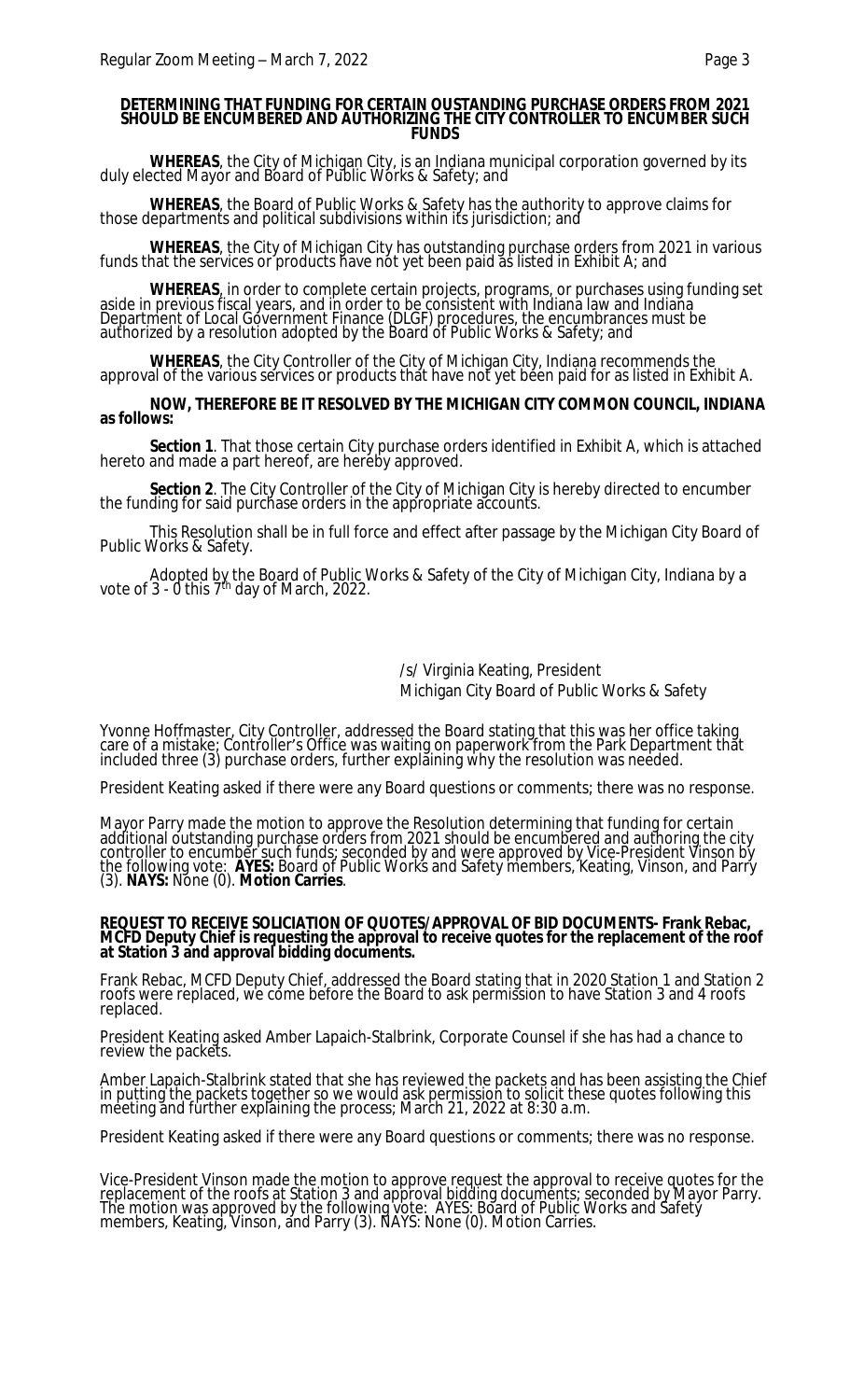#### **REQUEST TO RECEIVE SOLICIATION OF QUOTES/APPROVALOF BID DOCUMENTS- Frank Rebac, MCFD Deputy Chief is requesting the approval to receive quotes for the replacement of the roof at Station 4 and approval bidding documents.**

President Keating stated that the explanation given is the same for both of these stations.

Mayor Parry made the motion to approve request the approval to receive quotes for the replacement of the roof at Station 4 and approval bidding documents; seconded by Vice-President Vinson. The motion was approved by the following vote: AYES: Board of Public Works and Safety members, Keating, Vinson, and Parry̆ (3). NAYS: Nŏne (0). Motion Carries.

#### **REQUEST TO PURCHASE CITY OWNED PROPERTY- Carrie McGinty, 225 Charles Street, is requesting to purchase the property owned by the City of Michigan City located behind their property at 932 W. 6th Street**

Carrie McGinty, 225 Charles Street, addressed the Board stating that they had recently purchased two (2) properties on West 6<sup>th</sup> Street and behind the properties the City owns the property we would like to purchase to extend the yards behind our property.

Amber Lapaich-Stalbrink, Corporate Counsel stated that when the Board receives a request like this, they would need to refer it to back to her office, further explaining how the process goes.

President Keating asked if there were any Board questions or comments; there was no response.

Mayor Parry made the motion to refer this matter to Amber Lapaich-Stalbrink, Corporate Counsel for review and for proper actions that are necessary for the sale of City property; seconded by Vice-President Vinson. The motion was approved by the following vote: **AYES:** Board of Public Works and Safety members, Keating, Vinson, and Parry (3). **NAYS:** None (0). **Motion Carries**.

#### **REQUEST TO PURCHASE CITY OWNED PROPERTY- Jose Jenkins, 1709 E. Michigan Boulevard, is requesting to purchase City owned property located at 1020/1024 E. Michigan Boulevard (vacant property) Parcel # 460128334020000022**

Skylar York, City Planner addressed the Board stating that the Redevelopment Commission owns this property and is not interested in selling.

Mayor Parry made the motion to deny the request to purchase City owned property located at 1020 and 1024 E Michigan Boulevard; seconded by Vice-President Vinson. The motion was approved by the following vote: **AYES:** Board of Public Works and Safety members, Keating, Vice-President Vinson, and Parry (3). **NAYS:** NONE (0). **Motion Carries**.

#### **EXTENSION FOR SCHOOL RESOURSE OFFICER - An Agreement between the Michigan City Area School District and the Board of Public Works and Safety for an extension of the Interlocal Government Agreement for School Resource Officer 2022 & 2023**

Amber Lapaich-Stalbrink, Corporate Counsel stated that the City has been engaged with the school for years providing school resource officers in exchange for compensation from the school in the amóunt o'f \$100,000.00 each year for a total of \$200,000.00 for the two (2) years.

President Keating asked how this contract is different from last year's agreement.

Amber Lapaich-Stalbrink stated that the agreement is the same except that it is a two (2) year agreement instead of one (1) year.

President Keating asked if there were any Board questions or comments; there was no response. Vice-President Vinson made the motion to approve the agreement between the Michigan City Area School District and the Board of Public Works and Safety for an extension of the Interlocal Government Agreement for School Resource Officer 2022 & 2023; seconded by Mayor Parry and approved by the following approved by the following vote: **AYES:** Board of Public Works and Safety members, Keating, Vinson, and Parry (3). **NAYS:** None (0). **Motion Carries**.

**AGREEMENT FOR PROFESSIONAL SERVICES- An Agreement between the Michigan City Board of Public Works and Safety and the Michigan City Municipal Band for the 2022 summer concerts** Amber Lapaich-Stalbrink, Corporate Counsel stated that every year the City engages is services with the Municipal Band where the City provides the Municipal Band with compensation in the amount of \$35,000.00 to hold all of their summer concerts and events.

President Keating asked if there were any Board questions or comments.

Mayor Parry addressed the Board stating that last summer he attended the concerts and had the chance to sp̃eak with the leader of the bănd to discuss extending their services through the winter.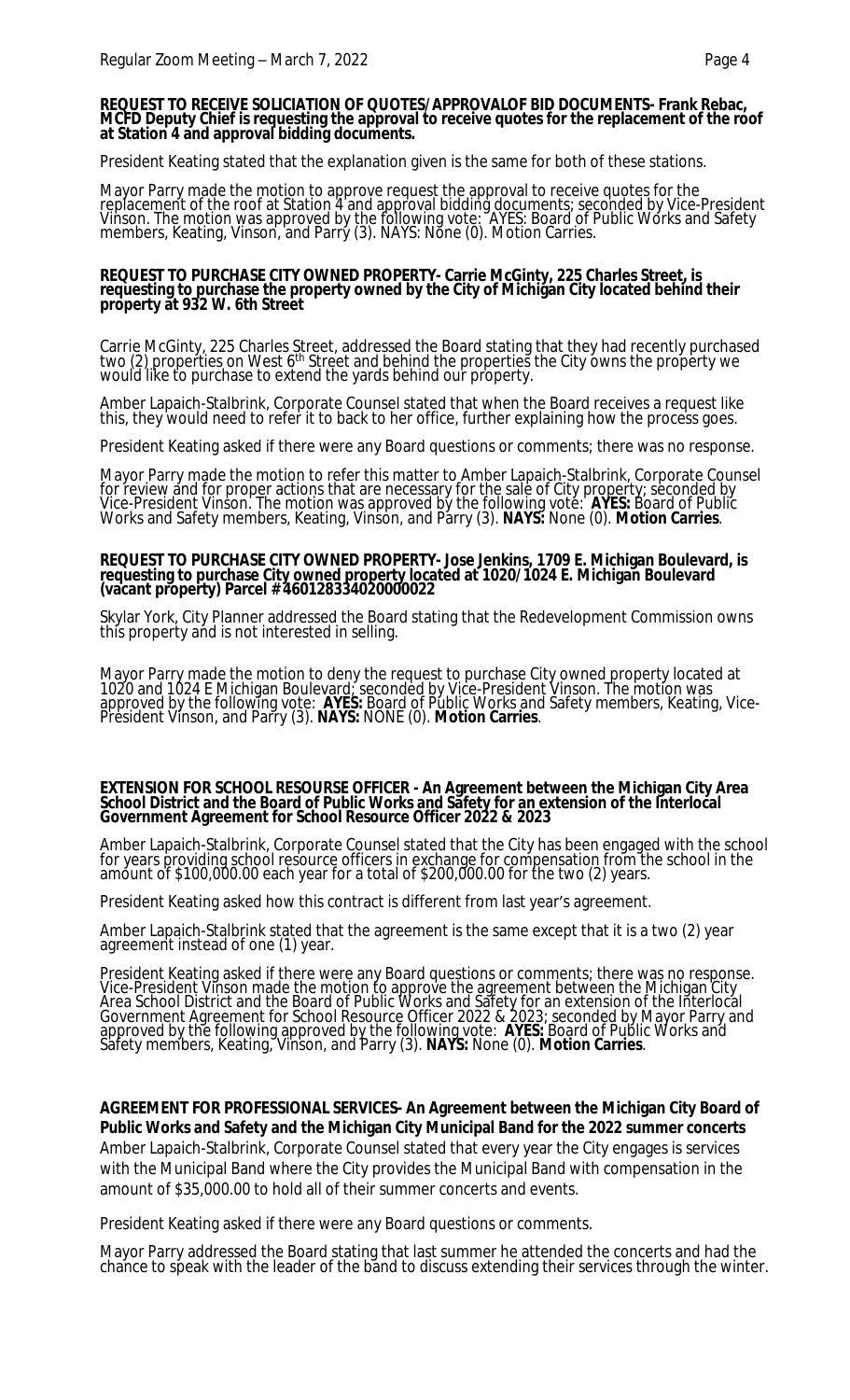President Keating asked if they were to agree to staying through the winter wouldn't that be a separate contract.

Amber Lapaich-Stalbrink asked if the Band is willing to stay through the winter because this contract states that the band will perform a minimum of ten (10) summer concerts at the amplifier.

Mayor Parry made the motion to approve table the Michigan City Municipal Band for the 2022 summer concerts for two weeks; seconded by Vice-President Vinson and approved by the following vote: **AYES**: Board of Public Works and Safety members, Keating, Vinson, and Parry (3). **NAYS**: None (0). **Motion Carries**.

# **EXTEND VENDOR HOURS OF OPERATION- Tommy & Gwen Wilson, owners of Wilson's Slam Dunk BBQ, is requesting to extend their hours to 10:00 a.m. to 9:00 p.m. daily at Captain Ed's located on Highway 20**

Gwen Wilson, 320 Cloud Street stated that they were previously granted to have their food truck at Captain Ed's with limited hours due to the nature of the season, so we are requesting to extend our hours of operation for the summer.

Amber Lapaich-Stalbrink, Corporate Counsel stated that there are no specific hours of operation for mobile food vendors, so there is no objection.

President Keating asked if there were any Board questions or comments; there was no response.

Mayor Parry made the motion to approve the extension of their hours from 10:00 a.m. to 9:00 p.m. daily at Captain Ed's located on Highway 20; seconded by Vice-President Vinson and approved by the following vote: **AYES**: Board of Public Works and Safety members, Keating, Vinson, and Parry (3). **NAYS**: None (0). **Motion Carries**.

**REQUEST TO PLACE BANNER AND UNVEIL ART SCULPTURE - Rose Tejeda, Michigan City Main Street Association, is requesting to place a 4 X 8 vinyl banner at Westcott Park from March 8th thru the 20th promoting the unveiling of their art sculpture event being held on March 19, 2022 at 2:00 p.m.**

**Rose Tejeda, 727 Franklin Street Michigan City is seeking permission to conduct a thirty-minute presentation at the site of the sculpture at Wescott Park to take place at 2:00 p.m. Saturday, March 19 2022 and the 4 x 8 banner to be placed at the southwest corner of the parking lot to promote the event.**

**President Keating asked if there were any public comments.**

**Mayor Parry made the suggestion that everyone attend this event.**

**Mayor Parry made the motion to approve the 4x8 banner to be placed at Wescott Park; seconded by Vice-President Vinson by the following vote: AYES: Board of Public Works and Safety members, Keating, Vinson, and Parry (3). NAYS: None (0). Motion Carries.**

# **GENERAL INSURANCE EXECUTIVE SUMMARY PRESENTATION - Charlie Keene, Renew Presentation, Property & Casualty Risk Consulting and Brokerage Services**

Charlie Keene, Vice President of GIS, stated that GIS is seeking formal approval of the 2022-2023 insurance renewal program for the City of Michigan City; further explaining in detail what the insurance offers.

Mayor Parry asked Mr. Keene if he could give the Board a number that the removal of Barker Mansion saved the City.

Charlie Keene answered the Mayor by stating it saved the City \$11,000.00.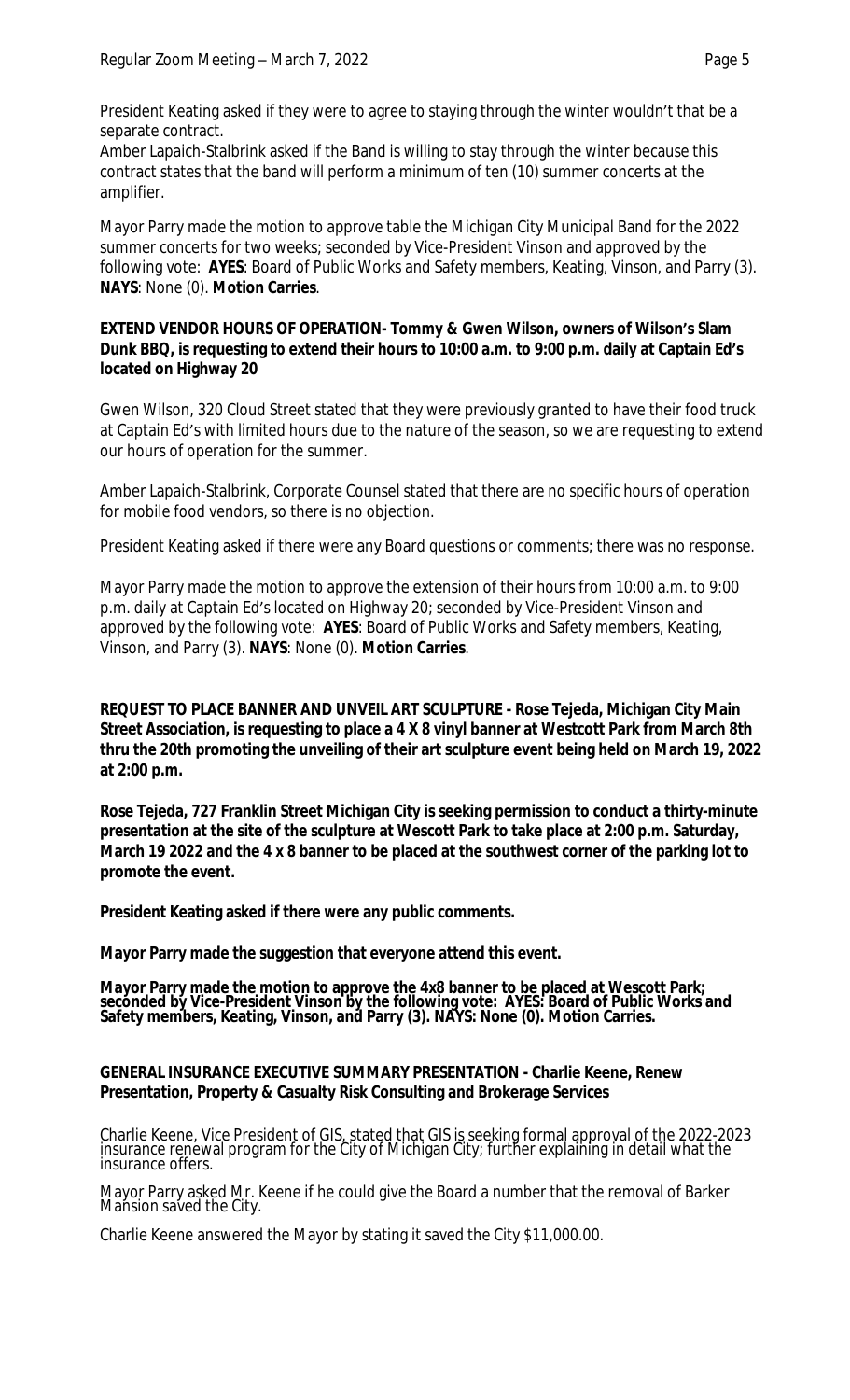Further discussion ensued between Vice-President Vinson and Mr. Keene regarding how GIS compares their rates.

Mayor Parry made the motion to approve the Renew Presentation, Property & Casualty Risk Consulting and Brokerage Services; seconded by Vice-President Vinson by the following vote: **AYES:** Board of Public Works and Safety members, Keating, Vinson, and Parry (3). **NAYS:** None (0). **Motion Carries**.

# **AGREEMENT FOR SPONSORSHIP- An agreement between the Board of Public Works and Safety and Barker Mansion for their Sponsorship at the "Singing Sands Sand Sculpting Festival held on June 3 – 5, 2022 at Washington Park (Sponsorship \$5,000)**

Terry Greetham, Special Events Director, went on to thank Amber LaPaich-Stalbrink, Corporate Council for her assistance with a sponsorship template; Mr. Greetham went on to welcome Barker Mansion as the first sponsor of the Singing Sands Sculpting Event, with a Gold Level sponsorship of \$5,000.00.

Amber LaPaich-Stalbrink, Corporate Council went on to explain that she assisted Mr. Greetham with the drafting of a sponsorship agreement; expressing how Mr. Greetham is looking for more sponsors for the event and that we should expect to see him at future meetings.

President Keating asked if there were any public questions or comments, there was no response.

Vice-President Vinson addressed the Board asking what the sponsorship included.

Mr. Greetham stated that the sponsorships are listed on the city website; further explaining that if you go to the website and click on Special Events, then select Singing Sands Sculpting Festival there is a partnership icon that you can click, and it will give you a full lay-out of all the different levels of sponsorship further explaining into detail what the Gold Level Partnership includes.

Preside Keating asked if there were any further comments, there was no response.

Vice President Vinson made a motion to approve, it was seconded by Mayor Perry and approved by the following votes: **AYES**: Board of Public Works and Safety members, Keating, Vinson, and Parry (3). **NAYS**: None (0). **Motion Carries**.

#### **CLAIMS AND PAYROLL**

**PAYROLL DOCK February 25, 2022**

**City Payroll \$ 629,799.64**

**March 1, 2022**

#### **City Payroll (Pension) \$ 226,796.10**

Mayor Parry made the motion to approve the payroll dockets for February 25, 2022 and March 1, 2022. The motion was seconded by Vice-President Vinson and carried as follows: **AYES:** Board of Public Works and Safety members Keating, Vinson, and Parry (3). **NAYS:** None (0). **Motion Carries.**

**CLAIMS DOCKET March 7, 2022** 

| <b>MUNICIPAL</b>                       | \$839,158.42 |
|----------------------------------------|--------------|
| <b>CDBG</b>                            | 00.00        |
| <b>HEALTH &amp; LIFE</b>               | \$413,816.19 |
| CEMETERY GW CUST PM EFT \$             | 2,859.84     |
| <b>CEMETERYSL CUST PM EFT</b><br>S     | 1,067.06     |
| <b>CEMETERY EXT. Fund</b>              | 785.15<br>S  |
| <b>Elston Grove SNK EFT</b>            | 785.15<br>S  |
| <b>CEMETERY MDSE.&amp; COMM EFT \$</b> | 15,453.83    |

#### **Total Claims - \$1,273,925.64**

Mayor Parry moved that the claims set forth in the Register of Claims (in possession of the City Controller) and appearing in the Register be severally allowed and ordered paid and proper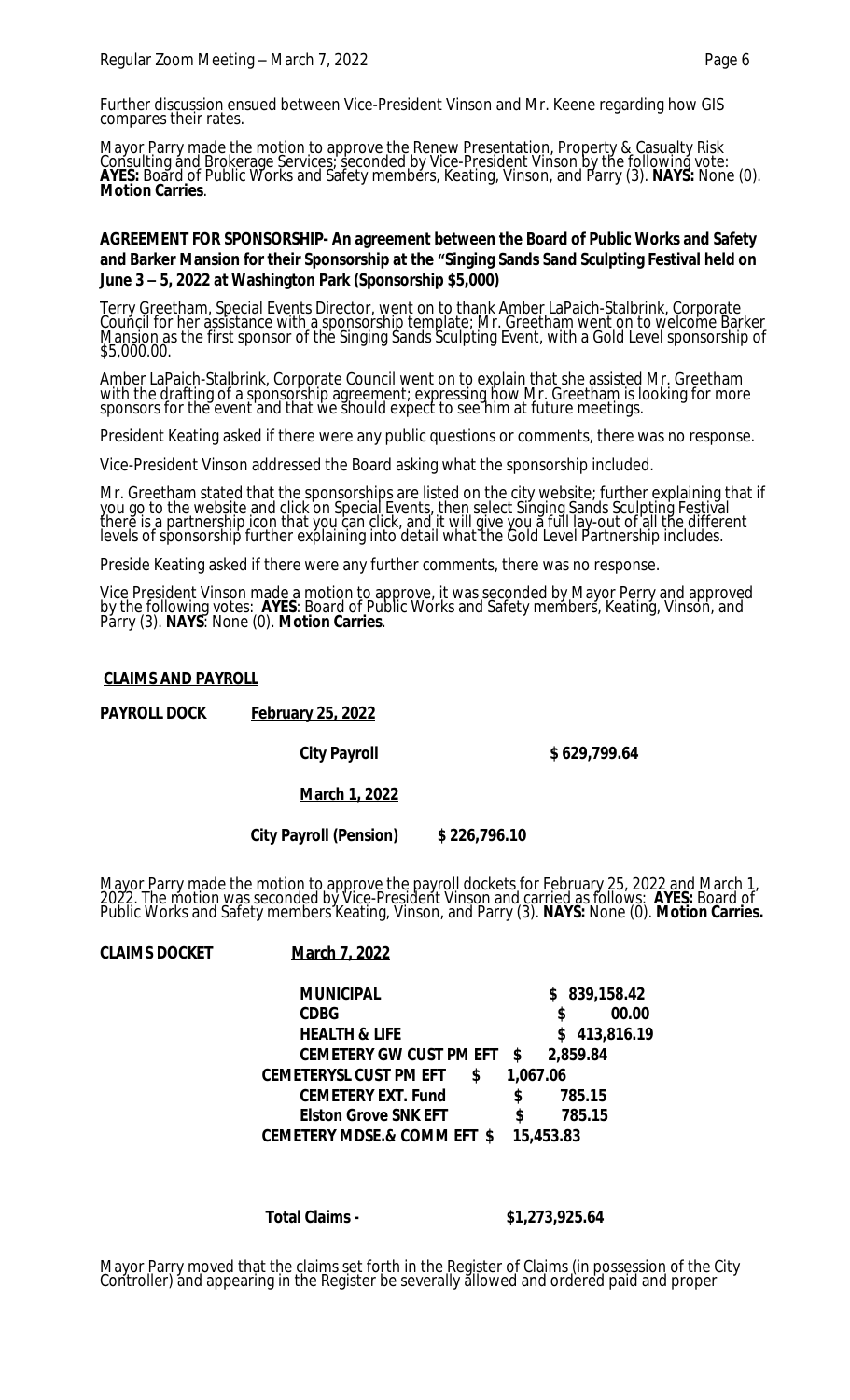warrants for payment thereof hereby ordered issued in the stated amounts to person(s) and/or firm(s) as set forth, and payrolls approved. The motion was seconded by Mayor Parry and carried as follows: **AYES:** Board of Public Works and Safety members Keating, Vinson, and Parry (3). **NAYS:**  None **(0). Motion Carries.**

## **UNFINISHED BUSINESS**

#### **President Keating stated the only item on the pending items/unfinished business list is Councilman Don Pryzbylinski's concern regarding runway traffic along Franklin Street in the Arts District.**

President Keating addressed Jeff Wright and asked him to repeat what he had mentioned previously.

Jeff Wright went on to state that he drove the approaches and that he did not see anything particulărly concerning with any missing signs; further mentioning that he asked Captain Jeff Loniewski and Shong Smith, Director of Central Services to drive the approaches as well; further stating that Mr. Smith feels like there are two locations where a "No Left" turn signs should be added.

President Keating asked if Captain Loniewski wanted to address this.

Captain Loniewski stated that he did walk the entire stretch of Franklin Street and that he did not see any deficiencies; further stating that all of the intersections have a "One-Way" or "Do Not Enter" signs. He went on to say that if you are looking south, there are a couple of intersections where we could use additional signage so that people can see the signs when they are traveling East or West on cross streets.

Shong Smith, Michigan City Street Director, 1801 Kentucky Street stated that at the request of City Engineer Jeff Wright he determined that at 6th and 7th streets as far as East and West traffic goes "No Left" turn signs would possibly have to be installed; further explaining that all of the "One-Way" signs from 9<sup>th</sup> down to 4<sup>th</sup> Street are in the proper place; stating that due to some of the signs being faded, new signs have been ordered.

Vice President Vinson moved a motion that the street department do the needed repair work on the street signs, and installation.

Mayor Perry seconded the motion.

**AYES**: Board of Public Works and Safety members, Keating, Vinson, and Parry (3). **NAYS**: None (0). Motion Carries.

President Keating asked if there was any public comment.

Mr. Ernie Hollihan, 302 Gladys Street Michigan City, addressed the board about the issue of traffic out at a park at the Tall Timbers area; stating that there are children that run in that area and cars have been side-swiped along that street.

Jeff Wright asked what the exact intersection that Mr. Hollihan brought up.

Mr. Hollihan answered that it was Royal Road.

President Keating asked if someone was going look into this matter.

Jeff Wright responded that yes, he would drive out there.

Captain Loniewski responded that yes, he would take a drive out there and look into it. He went on to state that there is a stop sign out there, at that intersection and possibly a crosswalk could be looked at being installed.

President Keating made a motion to put this on the Pending Items List.

Mayor Parry made that motion, and Vice President Vinson seconded the motion.

**AYES**: Board of Public Works and Safety members, Keating, Vinson, and Parry (3). **NAYS**: None (0). **Motion Carries**.

Councilman Paul Pryzbylinski, 1716 Washington Street addressed a concern the issue of "Stop Signs" along Franklin Street, Washington Street, Wabash Street, Ohio Street, Oak Street, Kentucky Street and the intersection at 11<sup>th</sup> Street; further explaining in detail what he believes should be done to resolve the concerns and addressing those public comments should be addressed after each item on the agenda.

Further discussion ensued between President Keating and Councilman P. Pryzbylinski in regard to the matter of public comments.

President Keating asked Amber LaPaich-Stalbrink, Corporate Council for any further public matters.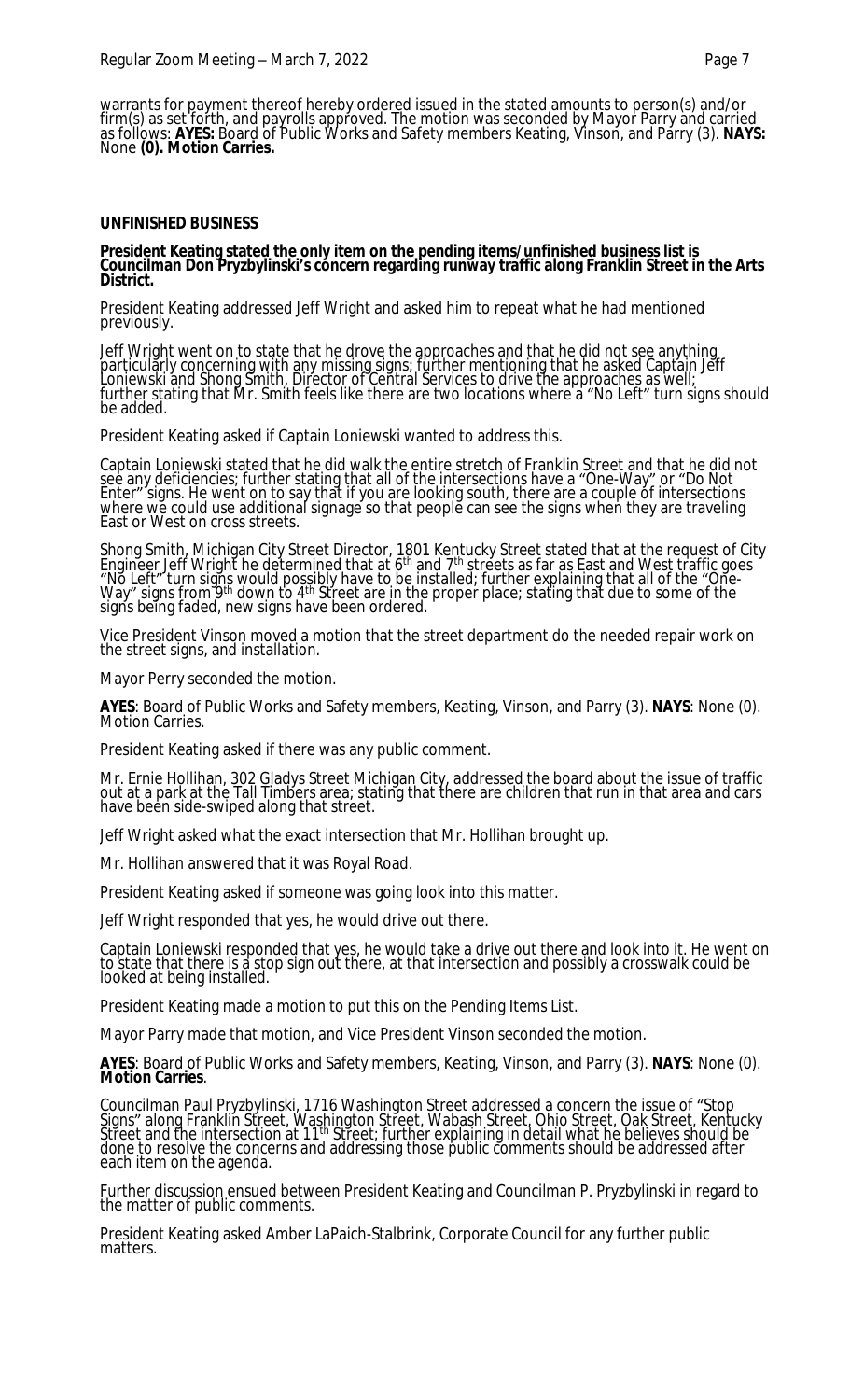Amber LaPaich-Stalbrink, Corporate Council stated the first item, that did not make the agenda was for a contract to hire Attorney Steve Hale for a specific matter dealing with the Planning Department. Amber LaPaich-Stalbrink, Corporate Council mentioned that she has a conflict of interest and is unable to be involved with it. Attorney Steve Hale has agreed to step in, and she requested the Board's permission to approve the contract with Attorney Hale so he can commence services immediately.

President Keating asked if there were any public comments, there was no response.

President Keating asked if there were any board comments.

Mayor Parry asked what Attorney Hale would be doing that is causing a conflict of interest for Amber LaPaich-Stalbrink.

Amber LaPaich-Stalbrink, Corporate Council said that a legal correspondence was received from another attorney regarding the Community Development Block Grant. That will cause a conflict of interest with the recipient and under her légal ethics is unable to get involved.

Mayor Parry made the motion to approve, and Vice President Vinson seconded the motion by the following vote: **AYES:** Board of Public Works and Safety members, Keating, Vinson, and Parry (3). **NAYS:** None (0). **Motion Carries**.

Amber LaPaich-Stalbrink, Corporate Council brought up the resignation of the City Engineer Jeffrey Wright; further explaining that Mayor Parry and Skylar York have ascertained Primera Engineering an on-call Engineering Service to be available for on-call services.

Skylar York stated that hiring Mr. Minnick, Primera Engineering is familiar with the Double Track Próject and other projects that are currently being dealt with.

Vice President Vinson asked if Mr. Minnick was local, since it appeared the firm was out in Crown Point.

Skylar York stated that yes, he is from LaPorte, and he was one of inspection engineers on the first phase of the Singing Sands Trail.

Further discussion ensued between Vice-President Vinson and Mr. York regarding the hiring of Mr. Minnick.

Amber LaPaich-Stalbrink, Corporate Council explained that funds have been identified, and those funds do not exceed \$50,000, that could be utilized for this contract. She believes there has been discussions that if additional services are needed, possibly looking to other firms.

Vice President Mike Vinson went on to express how it would be nice to have a secondary call from a local firm that is familiar with the city and the projects that are going on.

Skylar York explained how this is a very specific on call agreement.

Mayor Parry expressed how he did not want any negative light to shed on Mr. Wright and went on to discuss the personal reasons that led to Mr. Wrights resignation.

Vice President Vison went on to make a motion to approve the contract, and Mayor Parry seconded the motion by the following vote: **AYES:** Board of Public Works and Safety members, Keating, Vinson, and Parry (3). **NAYS:** None (0). **Motion Carries**.

President Keating asked if there were any board comments.

Mayor Parry went on to address the agendas of boards and commissions. He explained that the format which the Board uses has been in existence be believed as far back as 2012. Vice President Vinson went on to detail his history with the Board. Vice President Vinson explained how he went out to those with public comment and asked if anyone has gotten back with them. He stated that everyone and the city council need to do better with responding to the public.

Mayor Parry addressed Councilman P. Pryzbylinski's safety concern with the closing of 11<sup>th</sup> street. He discussed that there were several meetings that took place and there were preliminary drawings of what was going on, and none of the public safety entities; police, fire, or emergency rescue stated a concern. He went on to say that as projects move on things do come up that you did not expect, he further stated that adjustments would be made. Vice President commented that he and his wife drove along the roads that were mentioned, and some of them are still open along 11<sup>th</sup> street, he mentioned that there were some inconveniences, but nothing was nothings that was unnegotiable. He discussed his experience of encountering a resident when he drove down a one-way street. He said that we should not take away the intelligence of the residents, and firefighters, that they will make plans accordingly.

Jeff Wright went on to discuss his conversation with Councilman P. Pryzbylinski and that he did bring up a good point, and that NICDT is looking at the Motion of Traffic that has been brought up and h̃e has not heard back from NICDT, when hẽ does that information will be forwarded oñ.

Vice President Vinson added some more experiences he has had with the public since he has been on board, and how they draw your attention things. He brought up a rough railroad crossing at Greenwood, and the bridge that is over off of Karwick Road where you have to sound your horn because you are unable tŏ see oncoming traffic. He went on to explain that during wintertime with windows being rolled up, and fans running you cannot always hear a car horn at this location. He